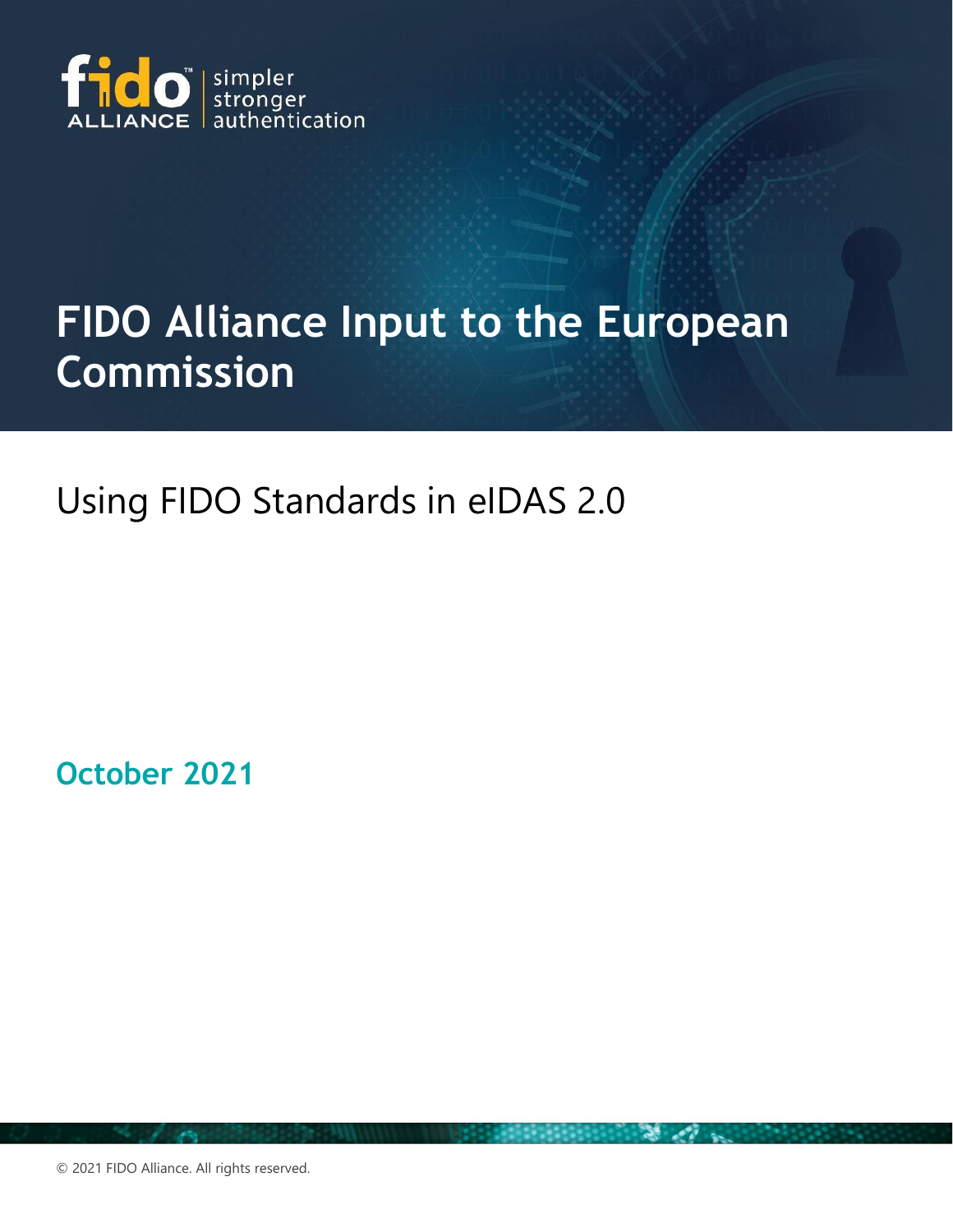

### **Introduction to the FIDO Alliance**

The FIDO (Fast IDentity Online) Alliance welcomes the opportunity to comment on the selection of potential international and European standards for the European Union's digital identity (EUid) and digital wallet initiative, as detailed in the June 2021 draft amendments to the regulation on electronic identification and trust services (eIDAS).

The FIDO Alliance is a multi-stakeholder, public-private, industry standards development organization comprised of more than 300 companies and government agencies from around the world dedicated to the creation of standards and certification programs for Multi-Factor Authentication (MFA) and passwordless authentication, as well as remote identity verification.

Our 40+ board members, whose logos are shown below, demonstrate the strength of the FIDO Alliance's leadership, as well as the diversity of its membership. Our members include leading firms in banking, payments, and fintech, as well as those in security, health care, and information technology.



The launch of the FIDO Alliance in 2012 – and the subsequent creation and mass adoption of FIDO Authentication standards over the eight years that have followed – has helped to transform the authentication market, addressing concerns about the problems with passwords, as well as the increasing phishability of legacy, firstgeneration MFA tools like One Time Passwords (OTPs) while also enabling significant improvements in the usability of MFA.

Today the FIDO standards are being used across government and industry to deliver authentication that is more secure, better able to protect privacy, and easier to use; FIDO Authentication is increasingly being embraced by every sector as the preferred way to deliver high-assurance MFA to consumers.

The FIDO Alliance's work to standardize the use of on-device biometric matching coupled with public key cryptography has transformed the identity and authentication market, creating a standards-based alternative to legacy authentication tools such as central-match biometric systems, OTPs, and traditional PKI X.509 digital certificates.

The increasing ubiquity of FIDO support in commercially available smartphones and other computing devices has created new options for consumer authentication that improve security, privacy, and usability.

**COLLEGE AND COLLEGE**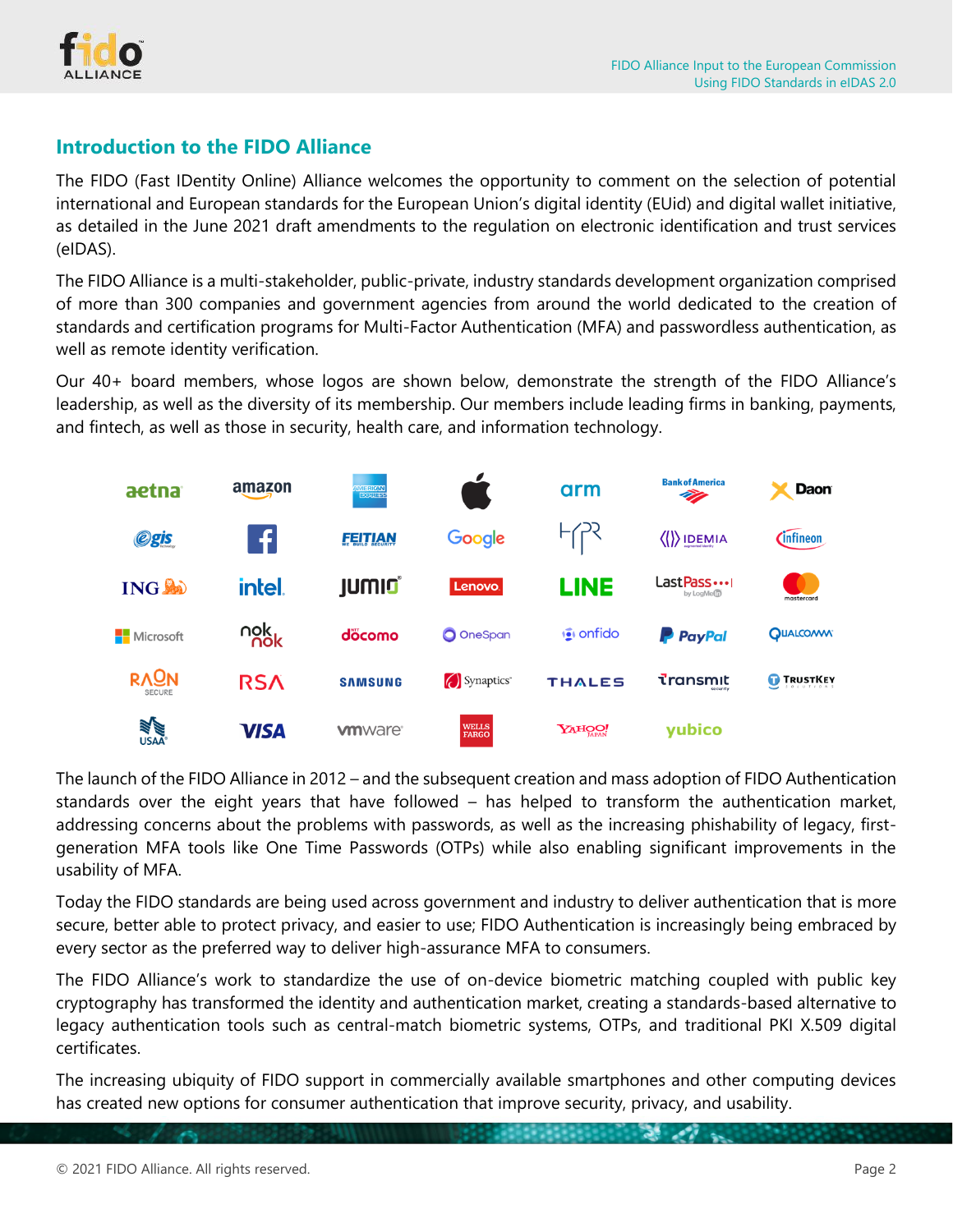

As the European Commission advances eIDAS 2.0 and considers the best way to ensure that every individual in Europe can benefit from new EU Digital Identity Wallets, FIDO standards and certification programs can provide essential components that will improve security, privacy, control, and convenience.

#### **FIDO is a global standard supported by every major platform**

Over the last eight years, the FIDO Alliance has delivered a comprehensive framework of open industry standards for MFA that addressed significant security and usability shortcomings in previous MFA tools, and that provide practitioners with new options for crafting digital identity solutions.

FIDO standards have delivered improvements in online authentication by means of open, interoperable technical specifications that leverage proven public key cryptography and on-device match of biometrics for stronger security and device-based user verification for better usability. The impact of FIDO standards, and formal certification testing to those standards, is notable:

- Leading firms in banking, payments, fintech, insurance, technology, telecommunications, health, and cloud services have deployed authentication solutions based on FIDO standards. In total, FIDO solutions are available to protect more than 4 billion accounts worldwide.
- Governments around the world that are either using FIDO today for citizen identity or have announced plans to modernize citizen identity systems around a FIDO-centric architecture include South Korea, Thailand, Taiwan, the United Kingdom, Australia, and the United States. In addition, the governments of France, the United States, Australia, South Korea, Taiwan, and the United Kingdom have all explicitly recognized FIDO standards in their own digital identity and authentication guidance to organizations in those countries.
- The W3C has formalized the Web Authentication JavaScript API (WebAuthn)<sup>1</sup> as part of the FIDO2 standards. This standard enables FIDO functionality to be embedded in major browsers (i.e. Chrome, Edge, Firefox, Safari, Opera) – meaning that FIDO-standard MFA can be deployed for any web application without any significant burden on the part of an implementer.
- The ITU has formally adopted the FIDO specifications as standards, through ITU X.1277 (FIDO Universal Authentication Framework) and ITU X.1288 (FIDO Client to Authenticator Protocol (CTAP)/Universal 2 factor Framework).
- More than 850 products have been FIDO<sup>®</sup> Certified demonstrating a mature, competitive, interoperable B2B ecosystem of authentication and identity solutions.
- Core device platforms have also become FIDO® Certified; nearly every commercially available smartphone and laptop on the market today ships with support for FIDO Authentication built in, and FIDO is also supported natively into browsers. This means that neither implementers nor their customers need to buy a separate technology to enable MFA.

<sup>1</sup> <https://www.w3.org/TR/webauthn/>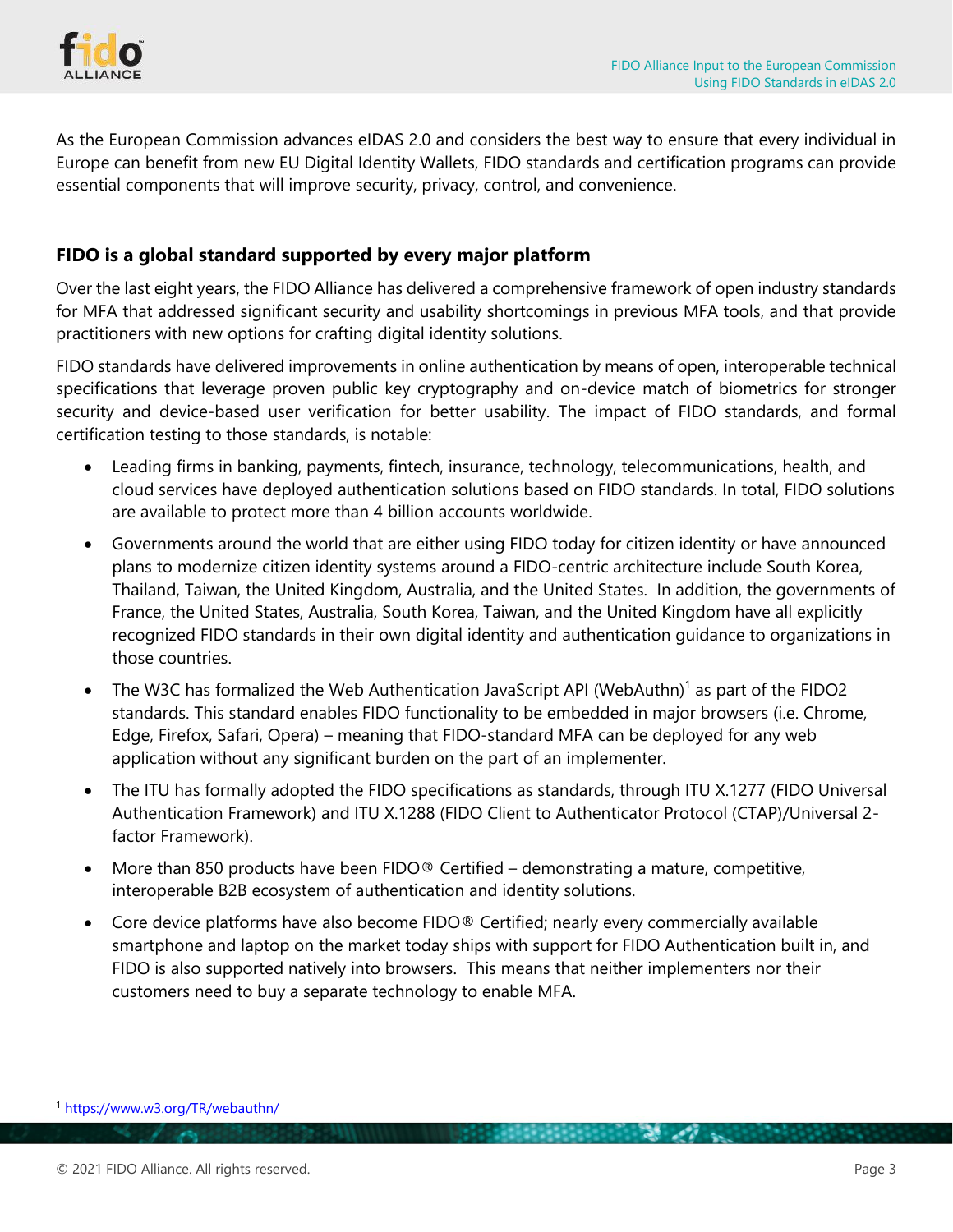

As we detail below, FIDO standards can be used both to deliver part of EU Digital Identity Wallets that offer superior security, privacy, convenience, and usability, and to enhance remote Qualified Signature Creation Devices (QSCDs). We also provide details on FIDO Alliance certification programs, and the ways Europe can benefit by leveraging these programs.

#### **How FIDO can be used as part of EU Digital Identity Wallets**

In its proposal to amend the eIDAS regulation, the EU Commission calls for a user wallet that can enable strong online authentication, and hold personal identity attributes and attestations used for identification to authorized relying parties in both online or offline contexts. The digital wallet may be stored locally at the holder's device or be hosted remotely as a SaaS wallet.

The eIDAS articles 6a(3), 6a(4) and 6a(5), which relate to the European Digital Identity Wallet (EU Wallet), can benefit from FIDO Authentication as described in the sub-sections below.

#### **Using FIDO with local EU Wallets**

When an EU Wallet is hosted locally at the holder's device, FIDO can be used for authentication to register or recover attested attributes to the EU Wallet in the holder's device. The EU Wallet can then use these attested attributes for offline authentication to the relying party (see use case 1 in the figure below).

The concept of local EU Wallets may also be expanded to hold FIDO credentials generated and stored locally at the device. Such a scenario would allow FIDO Authentication to be used for online authentication to relying parties (see use case 2 in the figure below).

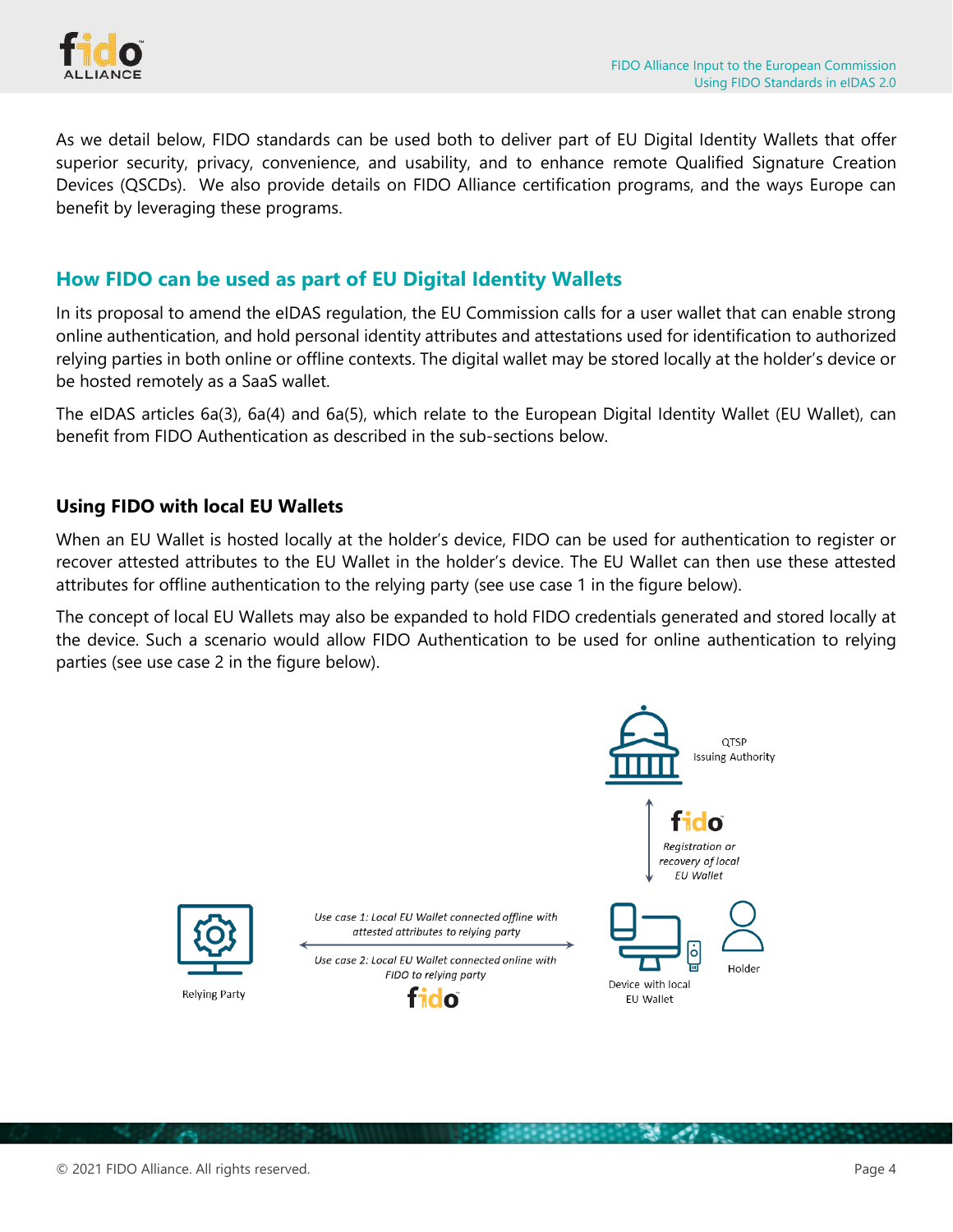

#### **Using FIDO with hosted EU Wallets**

When an EU Wallet is hosted remotely at a Qualified Trust Service Provider (QTSP) or at an issuing authority, FIDO can be used for online authentication to release the EU Wallet's attested attributes (see use case 3 in the picture below).

As with local EU Wallets, a hosted EU Wallet may also hold FIDO credentials, generated and stored within the hosted EU Wallet, and be used for online identification to the relying party in this scenario (see use case 4 in the picture below).



#### **Benefits of using FIDO with EU Wallets**

Use of FIDO Authentication in EU Wallets offers Europeans a number of benefits:

- FIDO could be used as the authentication method (via on-device match of a PIN, fingerprint, or face) for user authentication to a hosted EU Wallet.
- For frictionless user operation: if the Holder has lost or changed phone or computer, there is no need to revoke and reissue their attribute attestations. Roaming FIDO Authenticators – (aka *Security Keys*) that are device-independent and can be used across multiple devices – have the ability to recover attribute attestations from issuers into newly-created local or hosted EU Wallets, or the EU Wallets themselves from previously created backups. The precise recovery process will depend on the devices' implementations.
- The proposed FIDO solutions can be harmonized with the [ISO standard ISO/IEC 18013-5](https://www.iso.org/standard/69084.html) for Mobile Driver's License (mDL).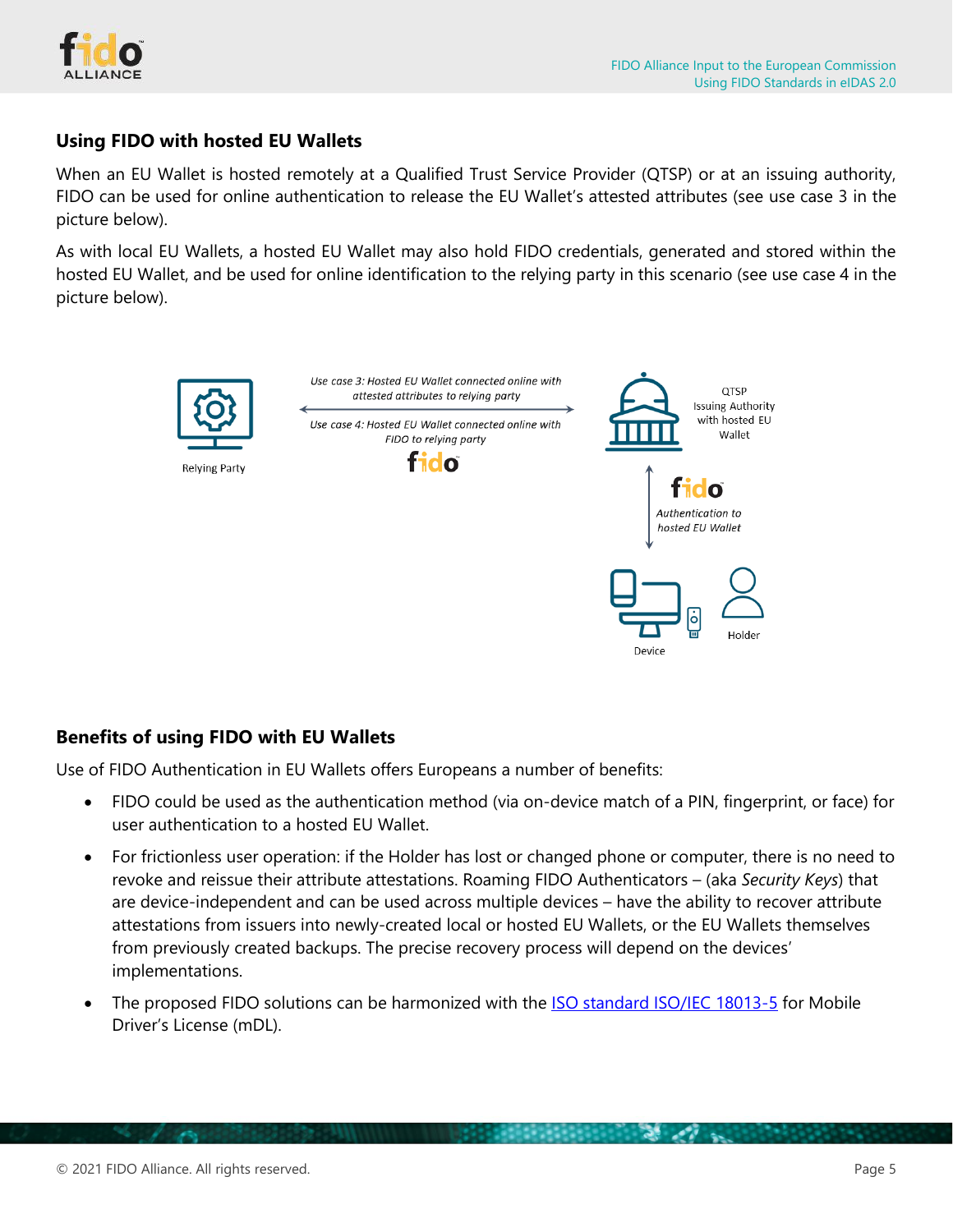

• Harmonization with QTSPs for remote signing: FIDO can be used for unlocking the private key at the hosted EU Wallet, which could be streamlined with how FIDO can be used with a hosted Signature Activation Module (SAM) for unlocking the private key in a remote QSCD, which is described in the next section.

#### **How FIDO can be used to support a remote QSCD**

The eIDAS articles 29a and 39a, with requirements for QTSP for the management of a remote QSCD, can also benefit from FIDO Authentication.

In this scenario, FIDO can be used as an authentication standard to attain an authentication process with high assurance to an eIDAS-compliant QTSP. More precisely, a user can use FIDO for authentication at eIDAS Level of Assurance High to its Qualified Certificate's private key residing in a centralized QSCD, which is operated by a QTSP. A FIDO Authenticator can be used standalone or as part of a local EU Wallet for authentication to the remote QSCD. When the end user is authenticated to their remote private key, it can be used for creating remote Qualified Electronic Signatures. A hash value of the document-to-be-signed can also be included in the FIDO2 WebAuthn challenge or the FIDO UAF transaction link, which allows for a strong (cryptographic) link between the authentication event and the document-to-be-signed. This fulfills the eIDAS Qualified Electronic Signature requirement of the user's sole control over the signing process with a remote QSCD.



This architecture is also compatible with the Committee European Normalization (CEN) standards CEN EN 419 241 and CEN EN 419 221, which specify the Signature Activation Protocol (SAP) and SAM for remotely operated QSCDs. For more details on how FIDO can be used for authentication to remote signing QTSPs, and explanations of the related abbreviations mentioned above, see the FIDO Alliance white paper "[Using FIDO with eIDAS](https://fidoalliance.org/white-paper-using-fido-with-eidas-services/)  [services](https://fidoalliance.org/white-paper-using-fido-with-eidas-services/)".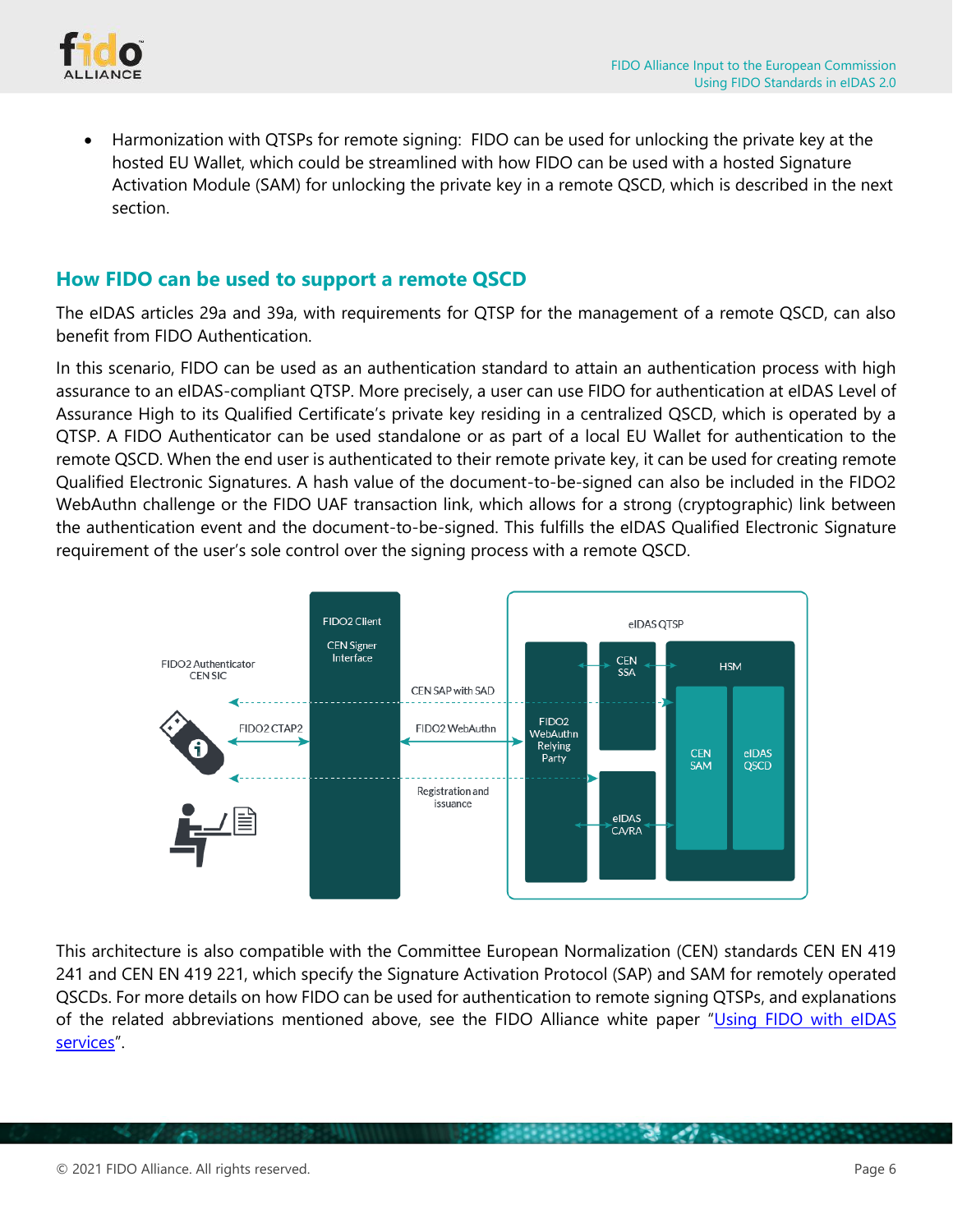

#### **Using FIDO for remote identification**

The eIDAS article 24(1)c, regarding technical specifications for verification of identity and attributes of natural persons, can also benefit from FIDO.

As described in the report [ETSI TR 119 460 V1.1.1,](https://www.etsi.org/deliver/etsi_tr/119400_119499/119460/01.01.01_60/tr_119460v010101p.pdf) FIDO can be used as part of an eIDAS eID scheme on Level of Assurance High for authentication to a QTSP. FIDO can therefore be used as an authentication protocol for already identified individuals, which may be used as a complementary method for remote identity proofing procedures. It is also possible to redirect the user to an identity provider, which may support OpenID Connect or SAML v2, and use FIDO for authentication to the identity provider.

#### **FIDO Certification Programs**

The widespread adoption of FIDO Authentication has been fueled in large part by its robust certification programs that test and confirm that FIDO solutions adhere to FIDO standards.

Note that the FIDO certification program is the largest and most recognized certification program for authentication products in the world. It has been developed over several years by both industry and government,<sup>2</sup> ensuring that the certification requirements meet the needs of both the private and public sectors.

Europe can benefit by leveraging these certification programs – recognizing FIDO® Certified products where appropriate. Given the more than 850 FIDO® Certified products on the market today, recognition of FIDO certification can help to speed new digital ID solutions to market for all Europeans.

[FIDO certification programs](https://fidoalliance.org/certification/) cover core specifications (UAF, U2F, and FIDO2) to validate product conformance and interoperability. In addition, FIDO Alliance has introduced programs to delineate security capabilities of FIDO® Certified Authenticators as well as to test and validate the efficacy of biometric components. The different levels of FIDO certifications are available at the [FIDO certification website](https://fidoalliance.org/certification/authenticator-certification-levels/). This may be considered for ENISA's European Cybersecurity Certification Scheme (ECCS).

#### **Collaboration with the FIDO Alliance**

The FIDO Alliance greatly appreciates the EC's consideration of our comments. We would welcome the opportunity to present to the European Commission, and its Expert Toolbox Committee, a map of FIDO standards and credentials for consideration. Note that we have previously shared a similar proposal with ETSI on how FIDO can be used with the revised eIDAS regulation and in particular the EU Digital Wallet, and we can also share that proposal with the Commission and its Committee if helpful.

We would be happy to answer any questions or collaborate on approaches this map may raise through external meetings or industry subgroups supported at Commission level. Additionally, we are available to present an overview of FIDO standards and the FIDO Alliance, should the offices of DG CNECT or the Expert Toolbox Committee desire to learn more about how FIDO Authentication works.

<sup>&</sup>lt;sup>2</sup> Note that Germany's Federal Office for Information Security (BSI) is among the agencies that have contributed to the creation of the FIDO Certification Program.